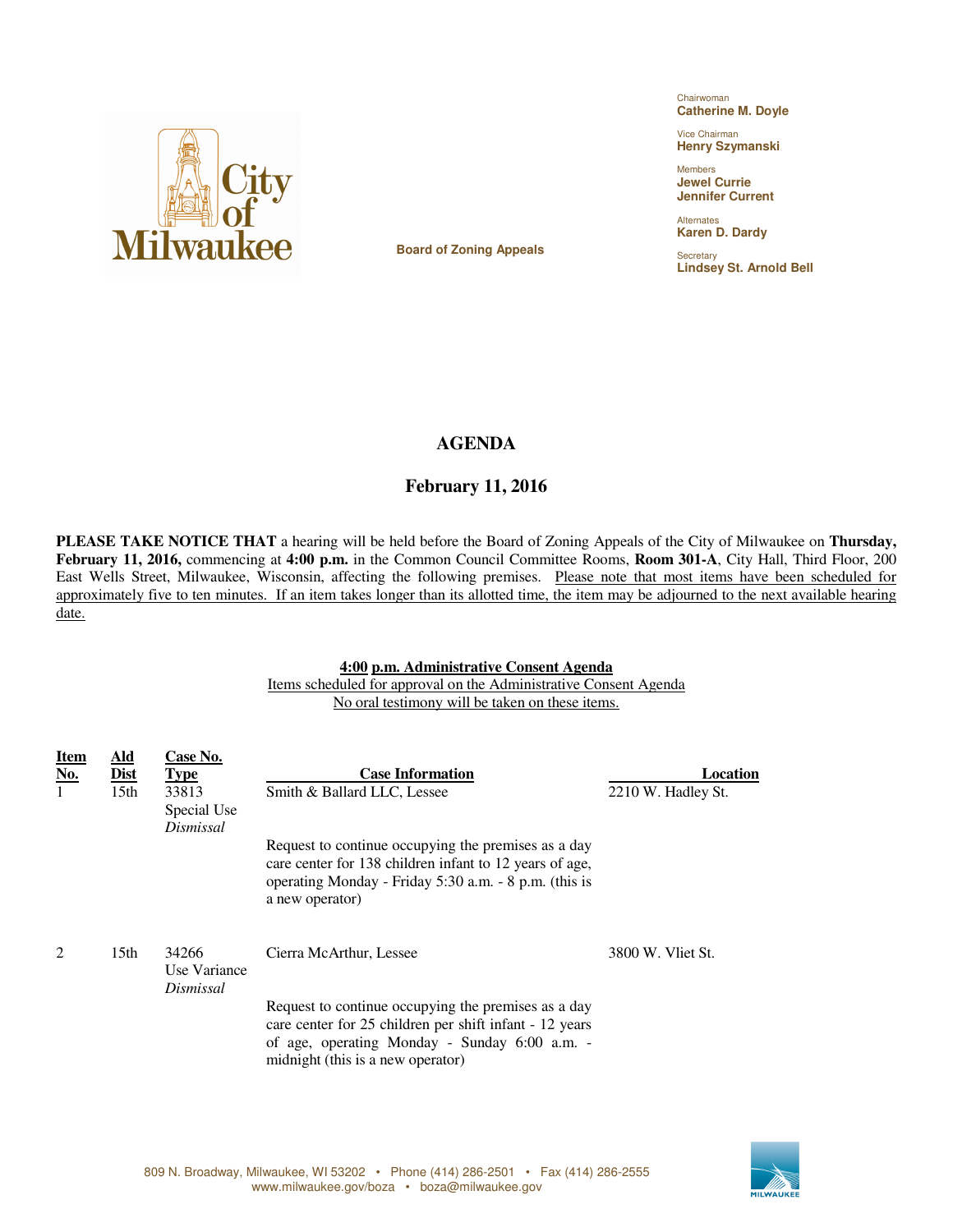| Board of Zoning Appeals, Hearing on Thursday, February 11, 2016 |  |  |
|-----------------------------------------------------------------|--|--|
|                                                                 |  |  |

| <b>Item</b> | <u>Ald</u>       | Case No.                                  | Doard of Zoning Appears, Hearing on Thursday, February 11, 2010                                                                                                                                                  |                             |  |  |
|-------------|------------------|-------------------------------------------|------------------------------------------------------------------------------------------------------------------------------------------------------------------------------------------------------------------|-----------------------------|--|--|
| No.         | <b>Dist</b>      | <b>Type</b>                               | <b>Case Information</b>                                                                                                                                                                                          | <b>Location</b>             |  |  |
|             |                  |                                           | 4:00 p.m. Administrative Consent Agenda (Continued)<br>Items scheduled for approval on the Administrative Consent Agenda<br>No oral testimony will be taken on these items.                                      |                             |  |  |
| 3           | 4th              | 34116<br>Use Variance<br><b>Dismissal</b> | Milwaukee River Hotel-P LLC, Property Owner                                                                                                                                                                      | 1124 N. Old World Third St. |  |  |
|             |                  |                                           | Request to continue occupying the premises as a<br>principal use parking lot                                                                                                                                     |                             |  |  |
| 4           | 5th              | 34241<br>Special Use<br>Dismissal         | Planting Seeds Early Child Care, Lessee                                                                                                                                                                          | 10230 W. Fond Du Lac Av.    |  |  |
|             |                  |                                           | Request to increase the hours of operation from 7:30                                                                                                                                                             |                             |  |  |
|             |                  |                                           | a.m. - 5:30 p.m. to 6:00 a.m. - 6:00 p.m. Monday -                                                                                                                                                               |                             |  |  |
|             |                  |                                           | Friday, and to continue occupying the premises as a                                                                                                                                                              |                             |  |  |
|             |                  |                                           | day care center for 37 children per shift infant - 4<br>years of age (this is a new operator)                                                                                                                    |                             |  |  |
|             |                  |                                           |                                                                                                                                                                                                                  |                             |  |  |
|             |                  |                                           | 4:00 p.m. - Consent Agenda                                                                                                                                                                                       |                             |  |  |
|             |                  |                                           | Items Scheduled for approval on the Consent Agenda                                                                                                                                                               |                             |  |  |
|             |                  |                                           | No oral testimony will be taken on these items.<br>If there are any objections to these approvals, please make them known to the Board office in writing and at least 24 hours prior to the time of the hearing. |                             |  |  |
|             |                  |                                           | If written objections to these approvals are received, the item will not be approved and will be held for a public hearing to allow additional testimony.                                                        |                             |  |  |
|             |                  |                                           |                                                                                                                                                                                                                  |                             |  |  |
| 5           | 11th             | 34283<br>Dimensional<br>Variance          | North Shore Bank, Property Owner                                                                                                                                                                                 | 5817 W. Forest Home Av.     |  |  |
|             |                  |                                           | Request to construct an addition to the permitted<br>bank that does not meet the required entrance door<br>orientation                                                                                           |                             |  |  |
| 6           | 11 <sup>th</sup> | 34236<br>Special Use                      | Paragon Community Services, Lessee                                                                                                                                                                               | 6251 W. Forest Home Av.     |  |  |
|             |                  |                                           | Request to continue occupying the premises as an<br>adult day care center                                                                                                                                        |                             |  |  |
| 7           | 11 <sup>th</sup> | 34302<br>Special Use                      | Sherema Deau, Lessee                                                                                                                                                                                             | 5027 W. Howard Av.          |  |  |
|             |                  |                                           | Request to occupy a portion of the premises as a<br>second-hand sales facility                                                                                                                                   |                             |  |  |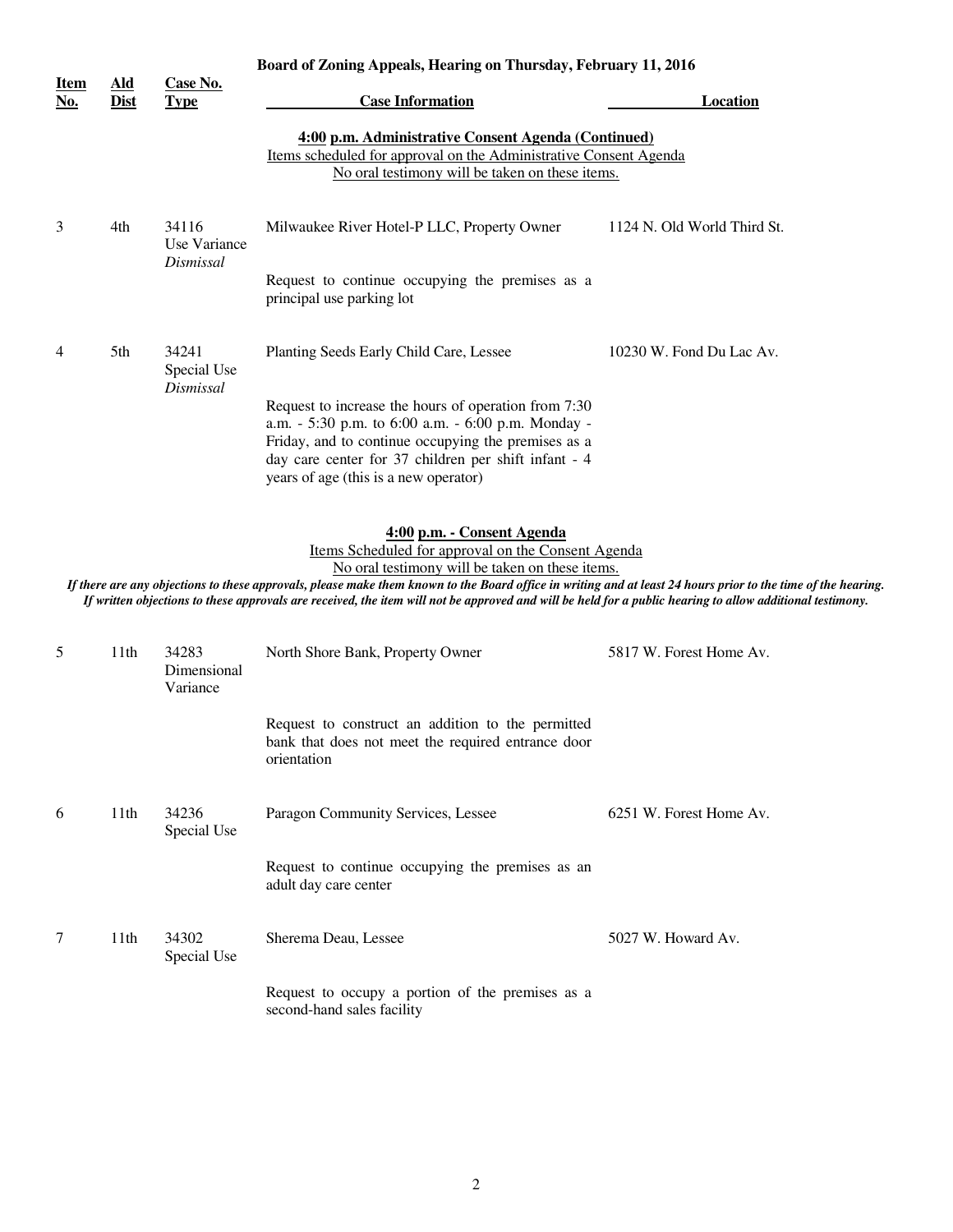|                           | Board of Zoning Appeals, Hearing on Thursday, February 11, 2016                                                                                                                                                                                                                                                                                                               |                                  |                                                                                                                             |                              |  |
|---------------------------|-------------------------------------------------------------------------------------------------------------------------------------------------------------------------------------------------------------------------------------------------------------------------------------------------------------------------------------------------------------------------------|----------------------------------|-----------------------------------------------------------------------------------------------------------------------------|------------------------------|--|
| <u>Item</u><br><u>No.</u> | $\underline{\mathbf{A}\mathbf{Id}}$<br><b>Dist</b>                                                                                                                                                                                                                                                                                                                            | Case No.<br><b>Type</b>          | <b>Case Information</b>                                                                                                     | <b>Location</b>              |  |
|                           | 4:00 p.m. - Consent Agenda (Continued)<br>Items Scheduled for approval on the Consent Agenda                                                                                                                                                                                                                                                                                  |                                  |                                                                                                                             |                              |  |
|                           | No oral testimony will be taken on these items.<br>If there are any objections to these approvals, please make them known to the Board office in writing and at least 24 hours prior to the time of the hearing.<br>If written objections to these approvals are received, the item will not be approved and will be held for a public hearing to allow additional testimony. |                                  |                                                                                                                             |                              |  |
| 8                         | 12 <sub>th</sub>                                                                                                                                                                                                                                                                                                                                                              | 34271<br>Special Use             | Miguel Arvelo, Property Owner                                                                                               | 935 W. National Av.          |  |
|                           |                                                                                                                                                                                                                                                                                                                                                                               |                                  | Request to continue occupying the premises as an<br>assembly hall                                                           |                              |  |
| 9                         | 12th                                                                                                                                                                                                                                                                                                                                                                          | 34273<br>Special Use             | Palko Energies, LLC, Property Owner                                                                                         | 1036 W. National Av.         |  |
|                           |                                                                                                                                                                                                                                                                                                                                                                               |                                  | Request to add an outdoor storage facility to the<br>Board-approved indoor storage facility                                 |                              |  |
| 10                        | 12th                                                                                                                                                                                                                                                                                                                                                                          | 34289<br>Special Use             | Matt Talbot Recovery Services, Inc., Lessee                                                                                 | 2462 S. 12th St.             |  |
|                           |                                                                                                                                                                                                                                                                                                                                                                               |                                  | Request to continue occupying the premises as a<br>transitional living facility for 4 occupants (this is a<br>new operator) |                              |  |
| 11                        | 12th                                                                                                                                                                                                                                                                                                                                                                          | 34296<br>Dimensional<br>Variance | Gorman & Company, Inc., Prospective Buyer                                                                                   | 906 W. Historic Mitchell St. |  |
|                           |                                                                                                                                                                                                                                                                                                                                                                               |                                  | Request to allow more dwelling units than code<br>permits (petitioner will remodel the existing<br>building)                |                              |  |
| 12                        | 14th                                                                                                                                                                                                                                                                                                                                                                          | 34291<br>Special Use             | Jeremy Mericle, Prospective Buyer                                                                                           | 2212 S. Kinnickinnic Av.     |  |
|                           |                                                                                                                                                                                                                                                                                                                                                                               |                                  | Request to occupy a portion of the premises as a<br>second-hand sales facility                                              |                              |  |
| 13                        | 15 <sub>th</sub>                                                                                                                                                                                                                                                                                                                                                              | 34277<br>Special Use             | Solid Rock Pentecostal Church, Property Owner                                                                               | 2800 W. Center St.           |  |
|                           |                                                                                                                                                                                                                                                                                                                                                                               |                                  | Request to construct a garage and to continue<br>occupying the premises as a religious assembly hall                        |                              |  |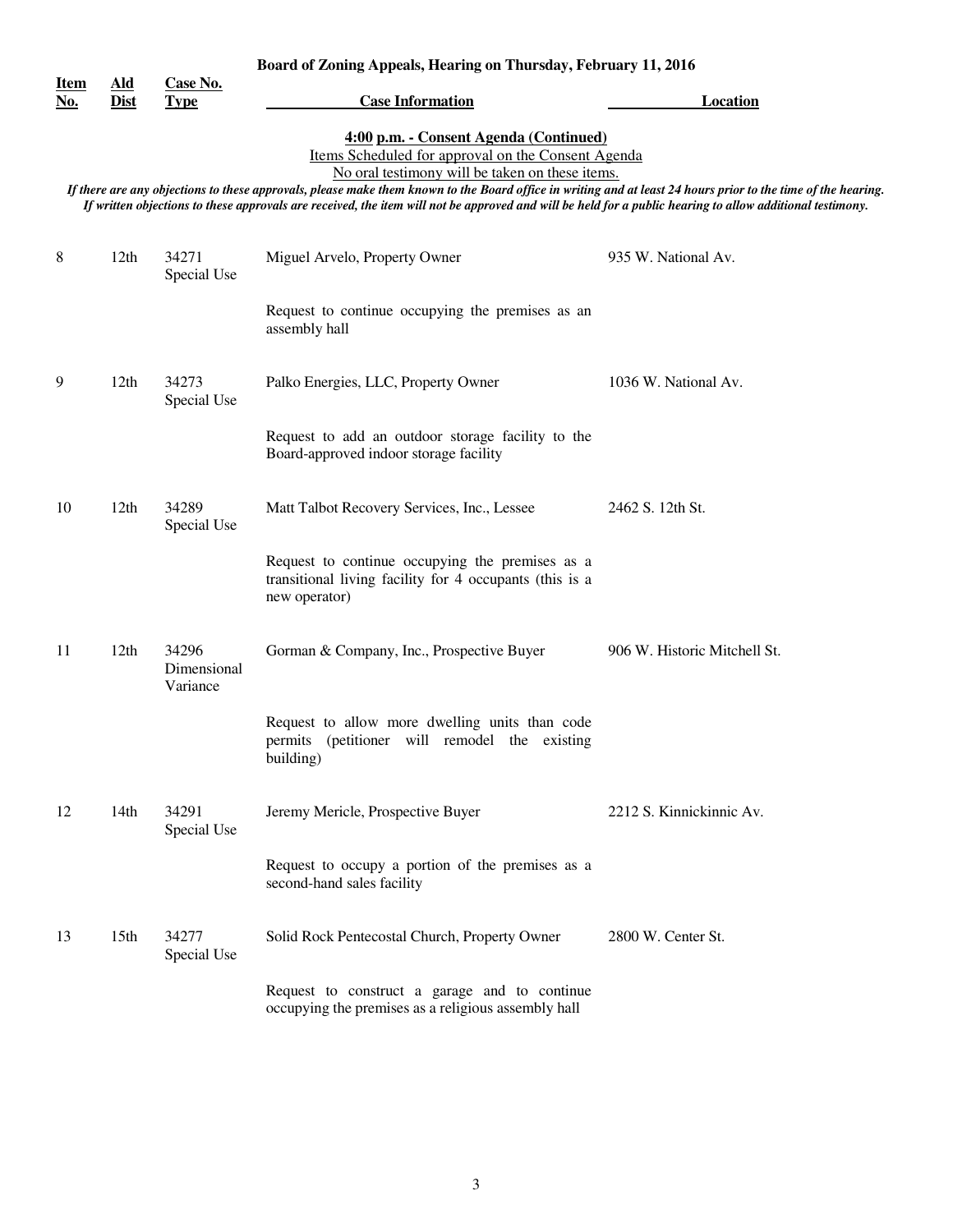|                           | Board of Zoning Appeals, Hearing on Thursday, February 11, 2016                                                                                                                                                                                                                                                                                                                                                                                                               |                         |                                                                                                                                                                                                                                                      |                           |  |  |  |
|---------------------------|-------------------------------------------------------------------------------------------------------------------------------------------------------------------------------------------------------------------------------------------------------------------------------------------------------------------------------------------------------------------------------------------------------------------------------------------------------------------------------|-------------------------|------------------------------------------------------------------------------------------------------------------------------------------------------------------------------------------------------------------------------------------------------|---------------------------|--|--|--|
| <u>Item</u><br><u>No.</u> | $\underline{\mathbf{A}}\mathbf{Id}$<br><b>Dist</b>                                                                                                                                                                                                                                                                                                                                                                                                                            | Case No.<br><b>Type</b> | <b>Case Information</b>                                                                                                                                                                                                                              | <b>Location</b>           |  |  |  |
|                           | 4:00 p.m. - Consent Agenda (Continued)<br>Items Scheduled for approval on the Consent Agenda<br>No oral testimony will be taken on these items.<br>If there are any objections to these approvals, please make them known to the Board office in writing and at least 24 hours prior to the time of the hearing.<br>If written objections to these approvals are received, the item will not be approved and will be held for a public hearing to allow additional testimony. |                         |                                                                                                                                                                                                                                                      |                           |  |  |  |
| 14                        | 15 <sub>th</sub>                                                                                                                                                                                                                                                                                                                                                                                                                                                              | 34278<br>Special Use    | Asia S. Connor, Lessee                                                                                                                                                                                                                               | 4429 W. North Av.         |  |  |  |
|                           |                                                                                                                                                                                                                                                                                                                                                                                                                                                                               |                         | Request to increase the number of children from 19<br>to 40 per shift, and to continue occupying the<br>premises as a 24 hour day care center for children<br>infant - 12 years of age operating Monday - Friday                                     |                           |  |  |  |
| 15                        | 1st                                                                                                                                                                                                                                                                                                                                                                                                                                                                           | 33970<br>Special Use    | Yolanda Anderson, Lessee                                                                                                                                                                                                                             | 3002 W. Silver Spring Dr. |  |  |  |
|                           |                                                                                                                                                                                                                                                                                                                                                                                                                                                                               |                         | Request to continue occupying the premises as a day<br>care center for 70 children per shift infant - 13 years<br>of age, operating Monday - Friday 6:00 a.m. - 9:00<br>p.m. (this is a new operator)                                                |                           |  |  |  |
| 16                        | 1st                                                                                                                                                                                                                                                                                                                                                                                                                                                                           | 34280<br>Use Variance   | Northstar Loans, Property Owner                                                                                                                                                                                                                      | 6215 N. Teutonia Av.      |  |  |  |
|                           |                                                                                                                                                                                                                                                                                                                                                                                                                                                                               |                         | Request to occupy a portion of the premises as a<br>payday loan/title loan agency (expanding operations<br>into adjacent unit)                                                                                                                       |                           |  |  |  |
| 17                        | 2nd                                                                                                                                                                                                                                                                                                                                                                                                                                                                           | 34261<br>Special Use    | Early Explorers Childcare LLC, Lessee                                                                                                                                                                                                                | 6401 W. Capitol Dr.       |  |  |  |
|                           |                                                                                                                                                                                                                                                                                                                                                                                                                                                                               |                         | Request to continue occupying the premises as a day<br>care center for 116 children per shift infant - 12 years<br>of age, operating Monday - Friday 6:00 a.m. -<br>midnight and Saturday - Sunday 6:00 a.m. - 6:00<br>p.m. (this is a new operator) |                           |  |  |  |
| 18                        | 3rd                                                                                                                                                                                                                                                                                                                                                                                                                                                                           | 34284<br>Special Use    | Zachary Dean, Property Owner                                                                                                                                                                                                                         | 1841 N. Prospect Av.      |  |  |  |
|                           |                                                                                                                                                                                                                                                                                                                                                                                                                                                                               |                         | Request to occupy a portion of the premises as a<br>personal service facility                                                                                                                                                                        |                           |  |  |  |
| 19                        | 4th                                                                                                                                                                                                                                                                                                                                                                                                                                                                           | 34269<br>Special Use    | Honeymil Adult Day Care, Lessee                                                                                                                                                                                                                      | 2722 W. Highland Bl.      |  |  |  |
|                           |                                                                                                                                                                                                                                                                                                                                                                                                                                                                               |                         | Request to occupy the premises as an adult day care<br>center                                                                                                                                                                                        |                           |  |  |  |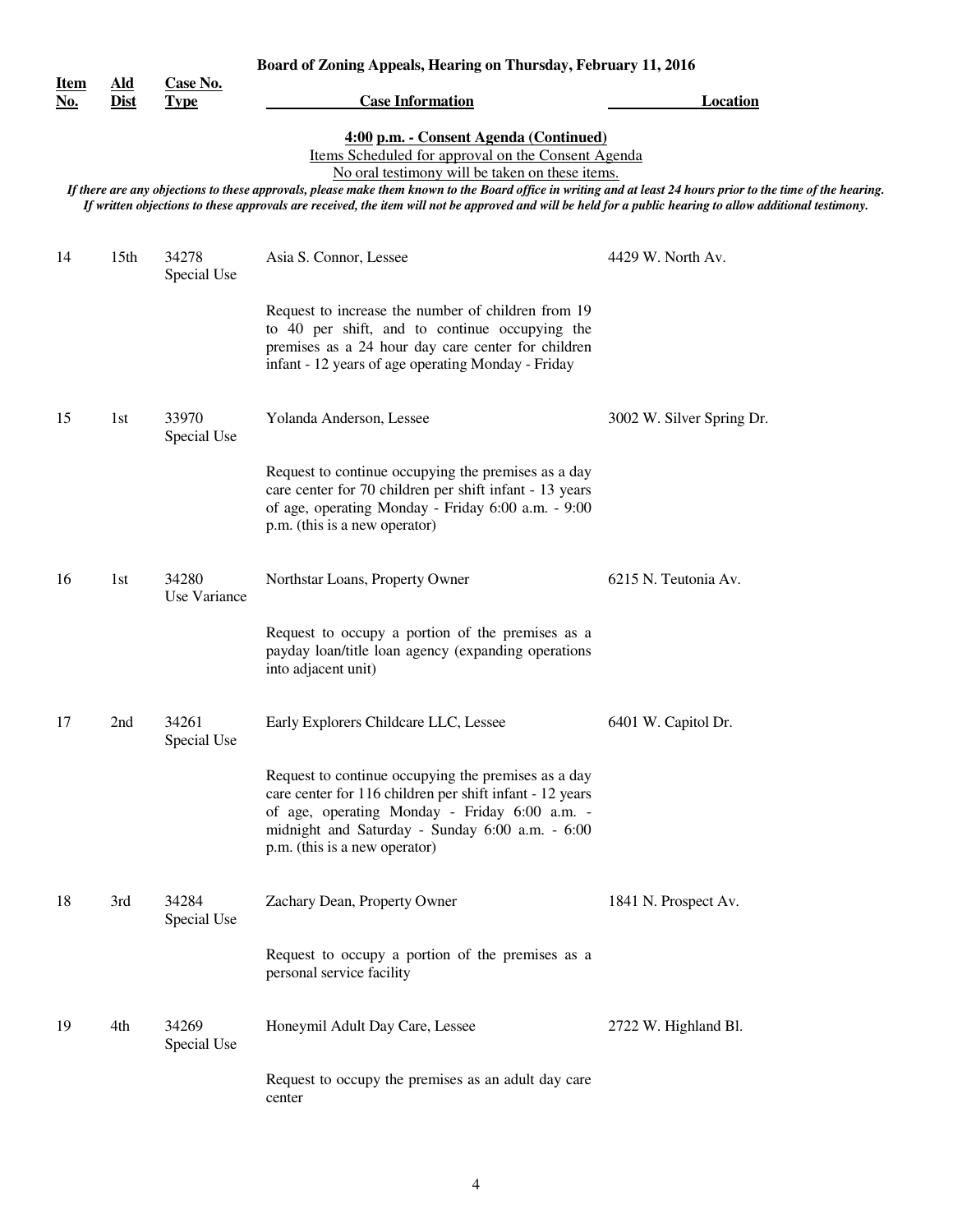|                           | Board of Zoning Appeals, Hearing on Thursday, February 11, 2016                                                                                                                                                                                                                                                                                                                                                                                                               |                         |                                                                                                                                                                                                                                                                                             |                              |  |  |
|---------------------------|-------------------------------------------------------------------------------------------------------------------------------------------------------------------------------------------------------------------------------------------------------------------------------------------------------------------------------------------------------------------------------------------------------------------------------------------------------------------------------|-------------------------|---------------------------------------------------------------------------------------------------------------------------------------------------------------------------------------------------------------------------------------------------------------------------------------------|------------------------------|--|--|
| <u>Item</u><br><u>No.</u> | $\underline{\mathbf{A}\mathbf{Id}}$<br><b>Dist</b>                                                                                                                                                                                                                                                                                                                                                                                                                            | Case No.<br><b>Type</b> | <b>Case Information</b>                                                                                                                                                                                                                                                                     | <b>Location</b>              |  |  |
|                           | 4:00 p.m. - Consent Agenda (Continued)<br>Items Scheduled for approval on the Consent Agenda<br>No oral testimony will be taken on these items.<br>If there are any objections to these approvals, please make them known to the Board office in writing and at least 24 hours prior to the time of the hearing.<br>If written objections to these approvals are received, the item will not be approved and will be held for a public hearing to allow additional testimony. |                         |                                                                                                                                                                                                                                                                                             |                              |  |  |
| 20                        | 4th                                                                                                                                                                                                                                                                                                                                                                                                                                                                           | 34272<br>Special Use    | Journal Sentinel Inc., Property Owner                                                                                                                                                                                                                                                       | 333 W. State St.             |  |  |
|                           |                                                                                                                                                                                                                                                                                                                                                                                                                                                                               |                         | Request to continue occupying a portion of the<br>premises as an accessory use parking lot                                                                                                                                                                                                  |                              |  |  |
| 21                        | 5th                                                                                                                                                                                                                                                                                                                                                                                                                                                                           | 34270<br>Special Use    | Fabulous Finds, LLC, Lessee                                                                                                                                                                                                                                                                 | 7800 W. Appleton Av.         |  |  |
|                           |                                                                                                                                                                                                                                                                                                                                                                                                                                                                               |                         | Request to occupy a portion of the premises as a<br>second-hand sales facility                                                                                                                                                                                                              |                              |  |  |
| 22                        | 5th                                                                                                                                                                                                                                                                                                                                                                                                                                                                           | 34298<br>Special Use    | New Standards of Excellence Learning Center LLC, 10236 W. Fond Du Lac Av.<br>Lessee                                                                                                                                                                                                         |                              |  |  |
|                           |                                                                                                                                                                                                                                                                                                                                                                                                                                                                               |                         | Request to increase the ages of children from 3 - 6 to<br>2 1/2 - 12 and increase the hours of operation from<br>7:30 a.m. - 5:30 p.m. to 6:00 a.m. - midnight for the<br>Board-approved day care center for 32 children per<br>shift operating Monday - Friday (this is a new<br>operator) |                              |  |  |
| 23                        | 6th                                                                                                                                                                                                                                                                                                                                                                                                                                                                           | 34279<br>Special Use    | Iphra Wigley, Property Owner                                                                                                                                                                                                                                                                | 3567 N. Martin L King Jr Dr. |  |  |
|                           |                                                                                                                                                                                                                                                                                                                                                                                                                                                                               |                         | Request to increase the number of children from 30<br>to 34 per shift for the Board-approved day care<br>center for children infant - 13 years of age, operating<br>Monday - Friday 5:00 a.m. - midnight                                                                                    |                              |  |  |
| 24                        | 6th                                                                                                                                                                                                                                                                                                                                                                                                                                                                           | 34303<br>Special Use    | Rock of Faith Baptist Church, Property Owner                                                                                                                                                                                                                                                | 1701 W. Atkinson Av.         |  |  |
|                           |                                                                                                                                                                                                                                                                                                                                                                                                                                                                               |                         | Request to continue occupying the premises as a<br>religious assembly hall                                                                                                                                                                                                                  |                              |  |  |
| 25                        | 7th                                                                                                                                                                                                                                                                                                                                                                                                                                                                           | 34253<br>Special Use    | House of Mercy Evangelistic Ministries, Inc., Lessee                                                                                                                                                                                                                                        | 4563 N. Hopkins St.          |  |  |
|                           |                                                                                                                                                                                                                                                                                                                                                                                                                                                                               |                         | Request to occupy the premises as a religious<br>assembly hall and social service facility                                                                                                                                                                                                  |                              |  |  |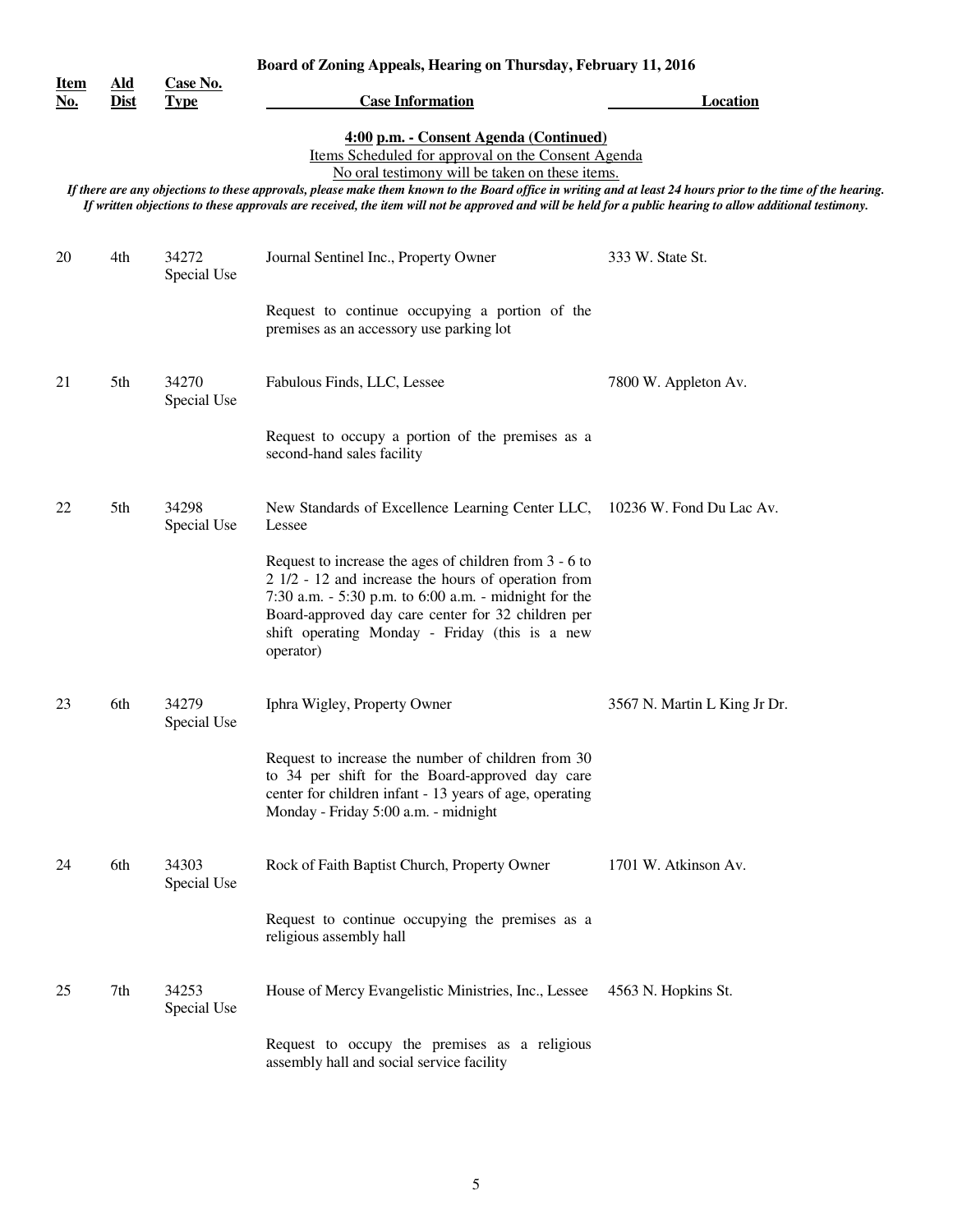|                           | Board of Zoning Appeals, Hearing on Thursday, February 11, 2016                                                                                                                                                                                                                                                                                                                                                                                                               |                                  |                                                                                                                                                                                                                                                                                                                                          |                        |  |
|---------------------------|-------------------------------------------------------------------------------------------------------------------------------------------------------------------------------------------------------------------------------------------------------------------------------------------------------------------------------------------------------------------------------------------------------------------------------------------------------------------------------|----------------------------------|------------------------------------------------------------------------------------------------------------------------------------------------------------------------------------------------------------------------------------------------------------------------------------------------------------------------------------------|------------------------|--|
| <u>Item</u><br><u>No.</u> | $\underline{\mathbf{A}}\mathbf{Id}$<br><b>Dist</b>                                                                                                                                                                                                                                                                                                                                                                                                                            | Case No.<br><b>Type</b>          | <b>Case Information</b>                                                                                                                                                                                                                                                                                                                  | <b>Location</b>        |  |
|                           | 4:00 p.m. - Consent Agenda (Continued)<br>Items Scheduled for approval on the Consent Agenda<br>No oral testimony will be taken on these items.<br>If there are any objections to these approvals, please make them known to the Board office in writing and at least 24 hours prior to the time of the hearing.<br>If written objections to these approvals are received, the item will not be approved and will be held for a public hearing to allow additional testimony. |                                  |                                                                                                                                                                                                                                                                                                                                          |                        |  |
| 26                        | 7th                                                                                                                                                                                                                                                                                                                                                                                                                                                                           | 34275<br>Special Use             | <b>AMRI</b> Counseling Services, Property Owner                                                                                                                                                                                                                                                                                          | 4001 W. Capitol Dr.    |  |
|                           |                                                                                                                                                                                                                                                                                                                                                                                                                                                                               |                                  | Request to continue occupying the premises as a<br>social service facility                                                                                                                                                                                                                                                               |                        |  |
| 27                        | 7th                                                                                                                                                                                                                                                                                                                                                                                                                                                                           | 34295<br>Use Variance            | Infa Global Inc, Other                                                                                                                                                                                                                                                                                                                   | 3235 N. 31st St.       |  |
|                           |                                                                                                                                                                                                                                                                                                                                                                                                                                                                               |                                  | Request to continue occupying the premises as a<br>personal instruction school (this is a new operator)                                                                                                                                                                                                                                  |                        |  |
| 28                        | 7th                                                                                                                                                                                                                                                                                                                                                                                                                                                                           | 34299<br>Special Use             | St. Peter Missionary Baptist Church, Lessee                                                                                                                                                                                                                                                                                              | 3057 N. 35th St.       |  |
|                           |                                                                                                                                                                                                                                                                                                                                                                                                                                                                               |                                  | Request to continue occupying the premises as a<br>religious assembly hall                                                                                                                                                                                                                                                               |                        |  |
| 29                        | 7th                                                                                                                                                                                                                                                                                                                                                                                                                                                                           | 34304<br>Special Use             | Leadership Literacy & Technology Dev. Center II,<br>Lessee                                                                                                                                                                                                                                                                               | 4406 W. Burleigh St.   |  |
|                           |                                                                                                                                                                                                                                                                                                                                                                                                                                                                               |                                  | Request to increase the ages of the children from 2<br>$1/2$ - 13 to infant - 13 years of age and increase the<br>days of operation from Monday - Friday to Monday -<br>Sunday, and to continue occupying the premises as a<br>day care center for 22 children per shift operating<br>from 6:00 a.m. - midnight (this is a new operator) |                        |  |
| 30                        | 8th                                                                                                                                                                                                                                                                                                                                                                                                                                                                           | 34281<br>Dimensional<br>Variance | WASMIL, LLC, Lessee                                                                                                                                                                                                                                                                                                                      | 600 S. 44th St.        |  |
|                           |                                                                                                                                                                                                                                                                                                                                                                                                                                                                               |                                  | Request to continue to allow a wall sign that exceeds<br>the maximum allowed area (allowed 240 sq.ft. /<br>proposed 768 sq.ft.)                                                                                                                                                                                                          |                        |  |
| 31                        | 8th                                                                                                                                                                                                                                                                                                                                                                                                                                                                           | 34285<br>Special Use             | Iglesia Redimindos en Cristo Inc., Lessee                                                                                                                                                                                                                                                                                                | 3131 W. Greenfield Av. |  |
|                           |                                                                                                                                                                                                                                                                                                                                                                                                                                                                               |                                  | Request to continue occupying a portion of the<br>premises as a religious assembly hall (this is a new<br>operator)                                                                                                                                                                                                                      |                        |  |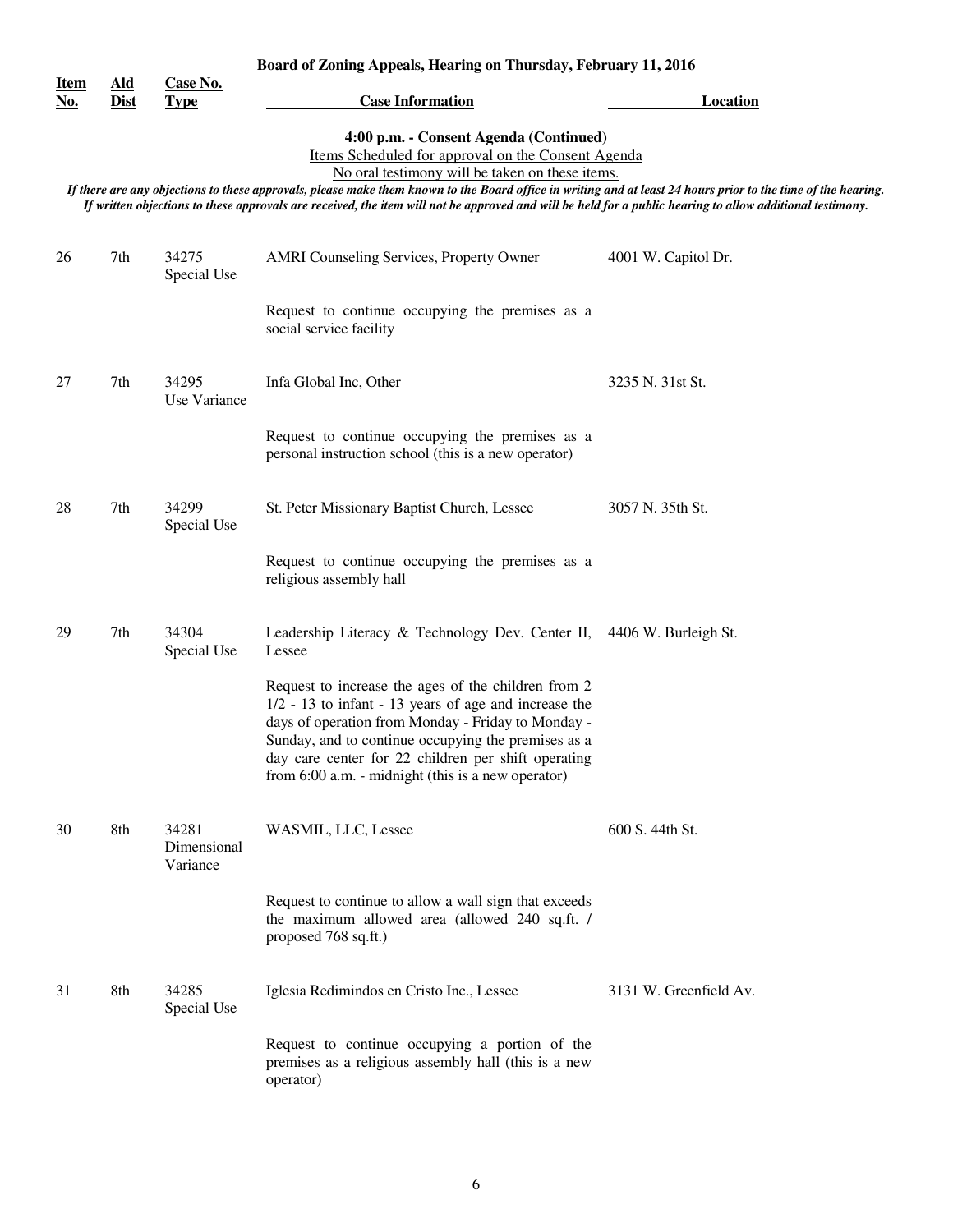|                    | Board of Zoning Appeals, Hearing on Thursday, February 11, 2016                                                                                                                                                                                                                                                                                                                                                                                                               |                                  |                                                                                                                                 |                    |  |  |  |
|--------------------|-------------------------------------------------------------------------------------------------------------------------------------------------------------------------------------------------------------------------------------------------------------------------------------------------------------------------------------------------------------------------------------------------------------------------------------------------------------------------------|----------------------------------|---------------------------------------------------------------------------------------------------------------------------------|--------------------|--|--|--|
| <b>Item</b><br>No. | <b>Ald</b><br><b>Dist</b>                                                                                                                                                                                                                                                                                                                                                                                                                                                     | Case No.<br><b>Type</b>          | <b>Case Information</b>                                                                                                         | Location           |  |  |  |
|                    | 4:00 p.m. - Consent Agenda (Continued)<br>Items Scheduled for approval on the Consent Agenda<br>No oral testimony will be taken on these items.<br>If there are any objections to these approvals, please make them known to the Board office in writing and at least 24 hours prior to the time of the hearing.<br>If written objections to these approvals are received, the item will not be approved and will be held for a public hearing to allow additional testimony. |                                  |                                                                                                                                 |                    |  |  |  |
| 32                 | 8th                                                                                                                                                                                                                                                                                                                                                                                                                                                                           | 34292<br>Special Use             | Cadence Coffee & Cycle, LLC, Lessee                                                                                             | 3618 W. Pierce St. |  |  |  |
|                    |                                                                                                                                                                                                                                                                                                                                                                                                                                                                               |                                  | Request to occupy a portion of the premises as a sit-<br>down restaurant, and retail and second-hand sales<br>facility          |                    |  |  |  |
| 33                 | 9th                                                                                                                                                                                                                                                                                                                                                                                                                                                                           | 34093<br>Special Use             | Carite of Milwaukee, Inc., Lessee                                                                                               | 7500 N. 76th St.   |  |  |  |
|                    |                                                                                                                                                                                                                                                                                                                                                                                                                                                                               |                                  | Request to add a motor vehicle repair facility to the<br>Board-approved motor vehicle sales facility                            |                    |  |  |  |
| 34                 | 9th                                                                                                                                                                                                                                                                                                                                                                                                                                                                           | 34237<br>Special Use             | Granville Auto LLC, Lessee                                                                                                      | 9404 N. 107th St.  |  |  |  |
|                    |                                                                                                                                                                                                                                                                                                                                                                                                                                                                               |                                  | Request to continue occupying the premises as a<br>motor vehicle sales facility                                                 |                    |  |  |  |
| 35                 | 9th                                                                                                                                                                                                                                                                                                                                                                                                                                                                           | 34290<br>Dimensional<br>Variance | MFLT, LLC, Property Owner                                                                                                       | 6610 N. 86th St.   |  |  |  |
|                    |                                                                                                                                                                                                                                                                                                                                                                                                                                                                               |                                  | Request to construct a ramp that does not meet the<br>minimum required front setback (required 12.3 ft. /<br>proposed 10.5 ft.) |                    |  |  |  |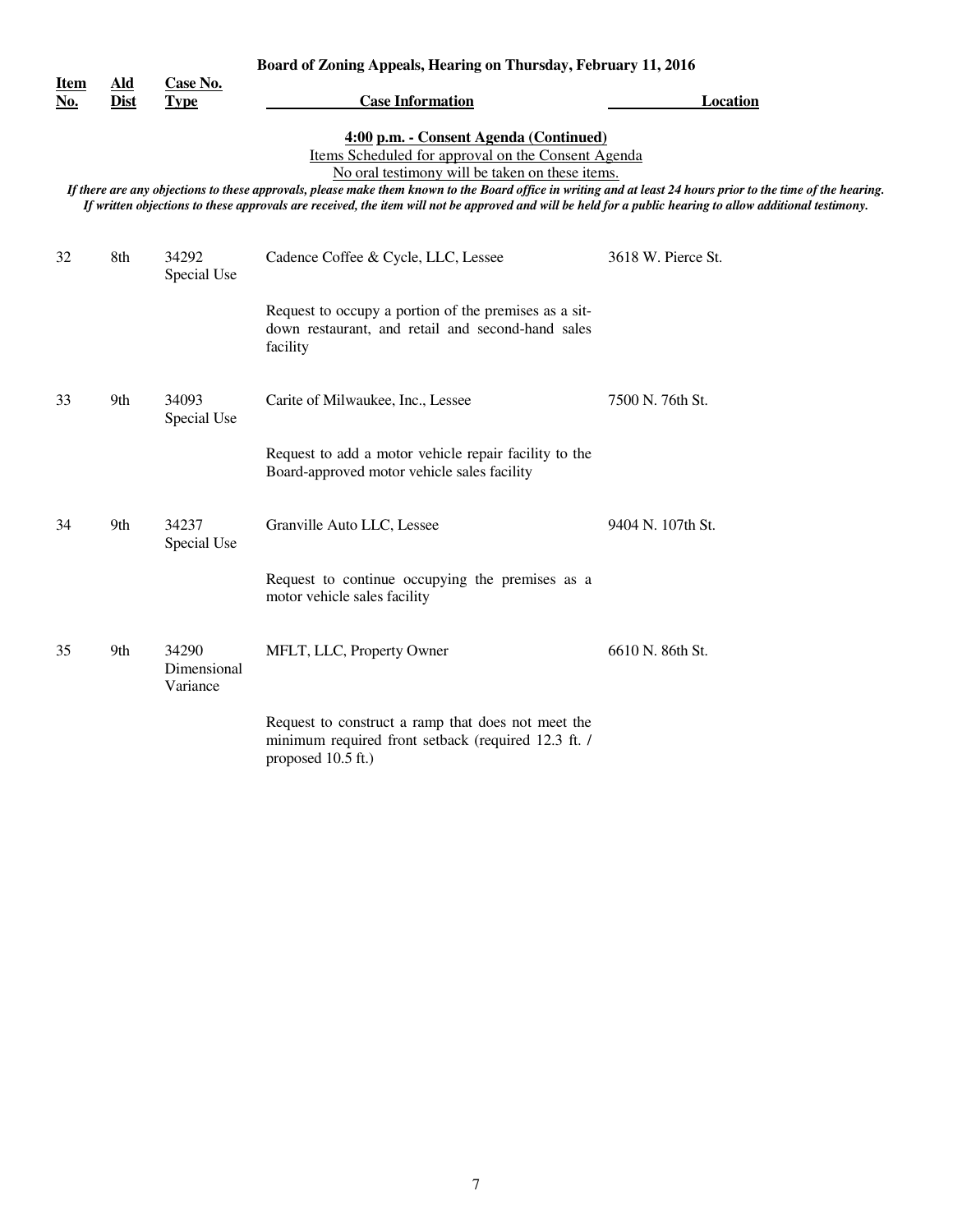|                                                                                                                                                                                                                                                                   | Board of Zoning Appeals, Hearing on Thursday, February 11, 2016                                                                                                         |                                  |                                                                                                                                                                                                               |                         |  |  |
|-------------------------------------------------------------------------------------------------------------------------------------------------------------------------------------------------------------------------------------------------------------------|-------------------------------------------------------------------------------------------------------------------------------------------------------------------------|----------------------------------|---------------------------------------------------------------------------------------------------------------------------------------------------------------------------------------------------------------|-------------------------|--|--|
| <u>Item</u><br><u>No.</u>                                                                                                                                                                                                                                         | <u>Ald</u><br><b>Dist</b>                                                                                                                                               | Case No.<br><b>Type</b>          | <b>Case Information</b>                                                                                                                                                                                       | Location                |  |  |
|                                                                                                                                                                                                                                                                   | 4:00 p.m. Administrative Review<br>Items scheduled for consideration and action by the Board in Administrative Review.<br>No oral testimony will be taken on this item. |                                  |                                                                                                                                                                                                               |                         |  |  |
| 36                                                                                                                                                                                                                                                                | 8th                                                                                                                                                                     | 34219<br>Dimensional<br>Variance | Angela Yannatos, Property Owner                                                                                                                                                                               | 2048 S. Layton Bl.      |  |  |
|                                                                                                                                                                                                                                                                   |                                                                                                                                                                         |                                  | Request to allow a parking space to be located in the<br>front yard                                                                                                                                           |                         |  |  |
| 4:30 p.m. Public Hearings<br>Please note that each item scheduled for a public hearing has been scheduled for approximately five to ten minutes.<br>If an item takes longer than its allotted time, the item may be adjourned to the next available hearing date. |                                                                                                                                                                         |                                  |                                                                                                                                                                                                               |                         |  |  |
| 37                                                                                                                                                                                                                                                                | 11th                                                                                                                                                                    | 33899<br>Special Use             | Smart Dollar Auto, Property Owner                                                                                                                                                                             | 6315 W. Forest Home Av. |  |  |
|                                                                                                                                                                                                                                                                   |                                                                                                                                                                         |                                  | Request to continue occupying the premises as a<br>motor vehicle sales facility                                                                                                                               |                         |  |  |
| 38                                                                                                                                                                                                                                                                | 11th                                                                                                                                                                    | 33900<br>Special Use             | Smart Dollar Auto, Property Owner                                                                                                                                                                             | 6214 W. Howard Av.      |  |  |
|                                                                                                                                                                                                                                                                   |                                                                                                                                                                         |                                  | Request to continue occupying the premises as a<br>motor vehicle sales facility                                                                                                                               |                         |  |  |
| 39                                                                                                                                                                                                                                                                | 11th                                                                                                                                                                    | 34246<br>Special Use             | Nichole B. Minot, Prospective Buyer                                                                                                                                                                           | 7635 W. Oklahoma Av.    |  |  |
|                                                                                                                                                                                                                                                                   |                                                                                                                                                                         |                                  | Request to construct an addition to the existing<br>building and to occupy the premises as an indoor<br>storage facility                                                                                      |                         |  |  |
| 40                                                                                                                                                                                                                                                                | 12th                                                                                                                                                                    | 34182<br>Use Variance            | Jessica Miramonti, Lessee                                                                                                                                                                                     | 1727 W. Lincoln Av.     |  |  |
|                                                                                                                                                                                                                                                                   |                                                                                                                                                                         |                                  | Request to occupy the premises as a day care center<br>for 25 children per shift infant - 12 years of age,<br>operating Monday - Friday 6:00 a.m. - 10:30 p.m.<br>and Saturday - Sunday 9:00 a.m. - 7:00 p.m. |                         |  |  |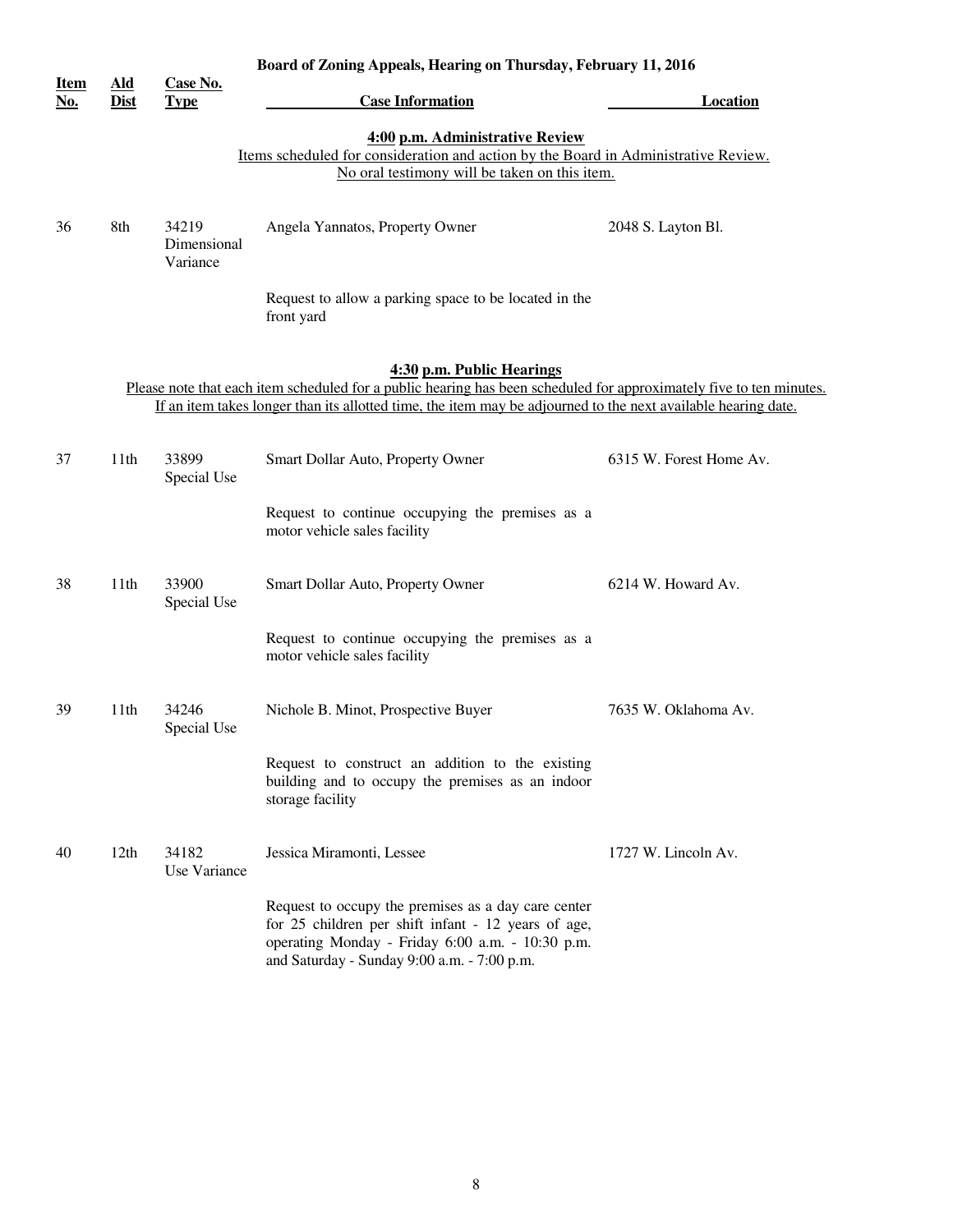|                           | Board of Zoning Appeals, Hearing on Thursday, February 11, 2016 |                                                  |                                                                                                                                                                                                                                                                                                                             |                      |
|---------------------------|-----------------------------------------------------------------|--------------------------------------------------|-----------------------------------------------------------------------------------------------------------------------------------------------------------------------------------------------------------------------------------------------------------------------------------------------------------------------------|----------------------|
| <b>Item</b><br><u>No.</u> | $\underline{\mathbf{A}}\mathbf{Id}$<br><b>Dist</b>              | Case No.<br><b>Type</b>                          | <b>Case Information</b>                                                                                                                                                                                                                                                                                                     | Location             |
|                           |                                                                 |                                                  | 4:30 p.m. Public Hearings (Continued)                                                                                                                                                                                                                                                                                       |                      |
|                           |                                                                 |                                                  | Please note that each item scheduled for a public hearing has been scheduled for approximately five to ten minutes.                                                                                                                                                                                                         |                      |
|                           |                                                                 |                                                  | If an item takes longer than its allotted time, the item may be adjourned to the next available hearing date.                                                                                                                                                                                                               |                      |
| 41                        | 12th                                                            | 34201<br>Dimensional<br>Variance/<br>Special Use | McDonald's USA, LLC, Property Owner                                                                                                                                                                                                                                                                                         | 1940 S. 14th St.     |
|                           |                                                                 |                                                  | Request to construct a building that does not meet<br>the minimum required front setback, the minimum<br>required glazing, or the minimum required<br>landscaping and to erect 5 freestanding signs, one of<br>which exceeds the maximum allowed area, and to<br>occupy the premises as a fast-food/carry-out<br>restaurant |                      |
| 42                        | 14 <sub>th</sub>                                                | 34248<br>Use Variance                            | Charity Harvey, Lessee                                                                                                                                                                                                                                                                                                      | 2999 S. Delaware Av. |
|                           |                                                                 |                                                  | Request to occupy a portion of the premises as a<br>specialty school                                                                                                                                                                                                                                                        |                      |
| 43                        | 14th                                                            | 34282<br>Special Use                             | Achieving Educational Excellence, LLC<br>Property Owner                                                                                                                                                                                                                                                                     | 2607 S. 5th St.      |
|                           |                                                                 |                                                  | Request to accept the modified site plan, building<br>elevations, and parking plans for the Board-approved<br>an elementary and secondary school (modifications<br>include the addition of several adjacent properties)                                                                                                     |                      |
| 44                        | 15 <sub>th</sub>                                                | 34105<br>Special Use                             | Advanced Waste Services, Inc., Lessee                                                                                                                                                                                                                                                                                       | 4212 W. Highland Bl. |
|                           |                                                                 |                                                  | Request to continue occupying a portion of the<br>premises as a heavy motor vehicle outdoor storage<br>facility                                                                                                                                                                                                             |                      |
| 45                        | 15 <sub>th</sub>                                                | 34138<br>Special Use/<br>Dimensional<br>Variance | National Retail Development, LLC, Prospective 2121 W. Center St.<br><b>Buyer</b>                                                                                                                                                                                                                                            |                      |
|                           |                                                                 |                                                  | Request to construct a building in which the parking<br>lot is located between the principal building and the<br>street lot line and does not meet the minimum<br>required landscaping                                                                                                                                      |                      |

# 9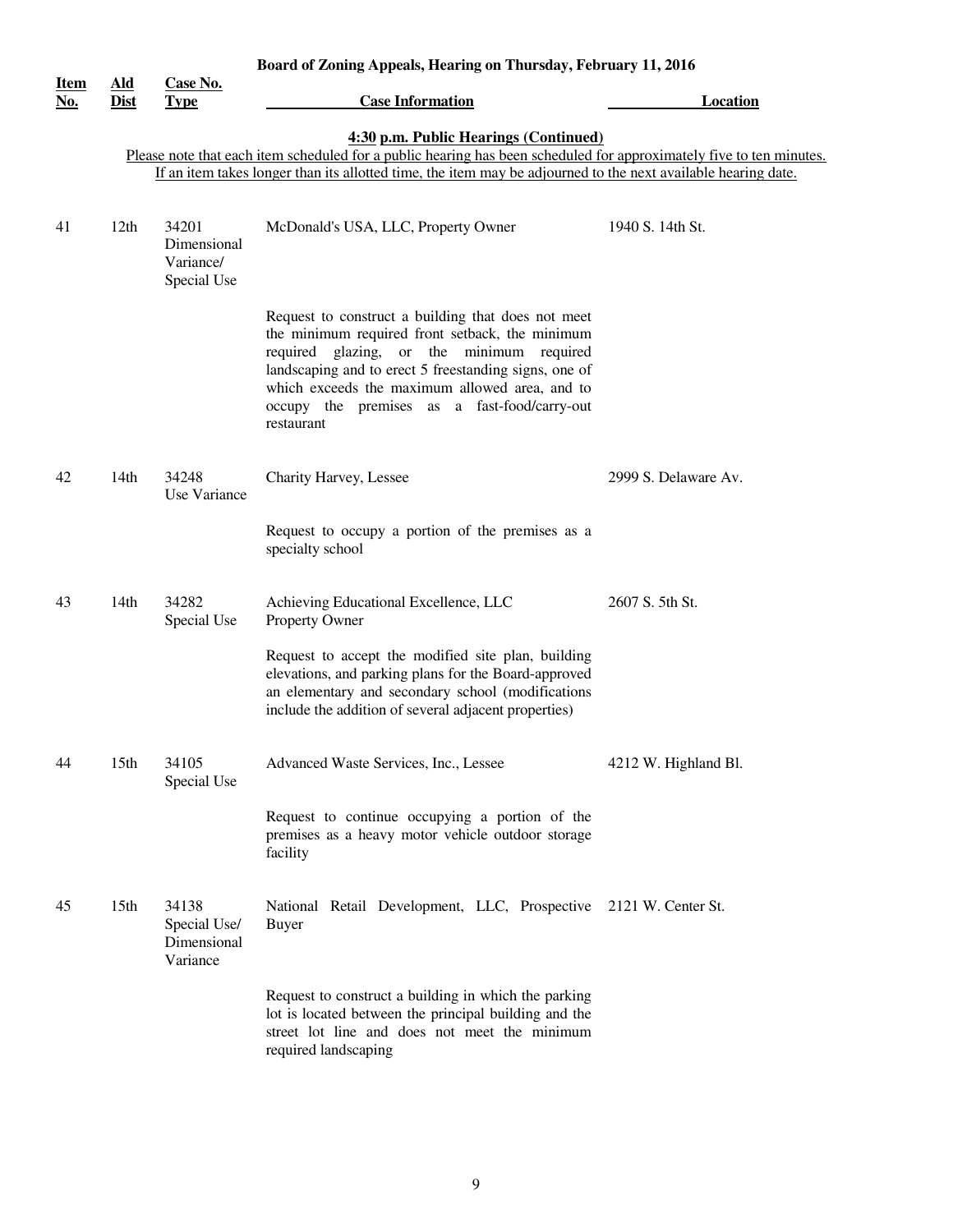|                           | Board of Zoning Appeals, Hearing on Thursday, February 11, 2016 |                                                  |                                                                                                                                                 |                       |
|---------------------------|-----------------------------------------------------------------|--------------------------------------------------|-------------------------------------------------------------------------------------------------------------------------------------------------|-----------------------|
| <u>Item</u><br><u>No.</u> | Ald<br><b>Dist</b>                                              | Case No.<br><b>Type</b>                          | <b>Case Information</b>                                                                                                                         | <b>Location</b>       |
|                           |                                                                 |                                                  | 5:30 p.m. Public Hearings                                                                                                                       |                       |
|                           |                                                                 |                                                  | Please note that each item scheduled for a public hearing has been scheduled for approximately five to ten minutes.                             |                       |
|                           |                                                                 |                                                  | If an item takes longer than its allotted time, the item may be adjourned to the next available hearing date.                                   |                       |
|                           |                                                                 |                                                  |                                                                                                                                                 |                       |
| 46                        | 15 <sub>th</sub>                                                | 34256<br>Use Variance                            | TransCenter for Youth LLC, Lessee                                                                                                               | 1003 W. North Av.     |
|                           |                                                                 |                                                  | Request to occupy the premises as a secondary<br>school for 125 students grades 7 - 12, operating<br>Monday - Friday 7:30 a.m. - 4:00 p.m.      |                       |
| 47                        | 15 <sub>th</sub>                                                | 34268<br>Special Use                             | Kenneth Calabrese Jr., Lessee                                                                                                                   | 1834 W. Walnut St.    |
|                           |                                                                 |                                                  | Request to continue occupying the premises as a<br>motor vehicle repair facility                                                                |                       |
| 48                        | 1st                                                             | 33988<br>Special Use                             | The Mitchell Group Inc., Lessee                                                                                                                 | 2462 W. Capitol Dr.   |
|                           |                                                                 |                                                  | Request to add a motor vehicle sales facility to the<br>Board-approved motor vehicle repair facility                                            |                       |
| 49                        | 1st                                                             | 34243<br>Special Use                             | Manyo Motors, Lessee                                                                                                                            | 4035 N. Green Bay Av. |
|                           |                                                                 |                                                  | Request to occupy the premises as a motor vehicle<br>repair facility                                                                            |                       |
| 50                        | 1st                                                             | 34250<br>Special Use/<br>Dimensional<br>Variance | Car Planet, Property Owner                                                                                                                      | 4020 N. Green Bay Av. |
|                           |                                                                 |                                                  | Request to occupy the premises as a motor vehicle<br>sales facility that does not meet the minimum<br>required landscaping                      |                       |
| 51                        | 2nd                                                             | 34274<br>Use Variance                            | Donald Harmon, Prospective Buyer                                                                                                                | 5959 N. 76th St.      |
|                           |                                                                 |                                                  | Request to occupy the premises as a 24 hour day care<br>center for 32 children per shift infant - 12 years of<br>age, operating Monday - Sunday |                       |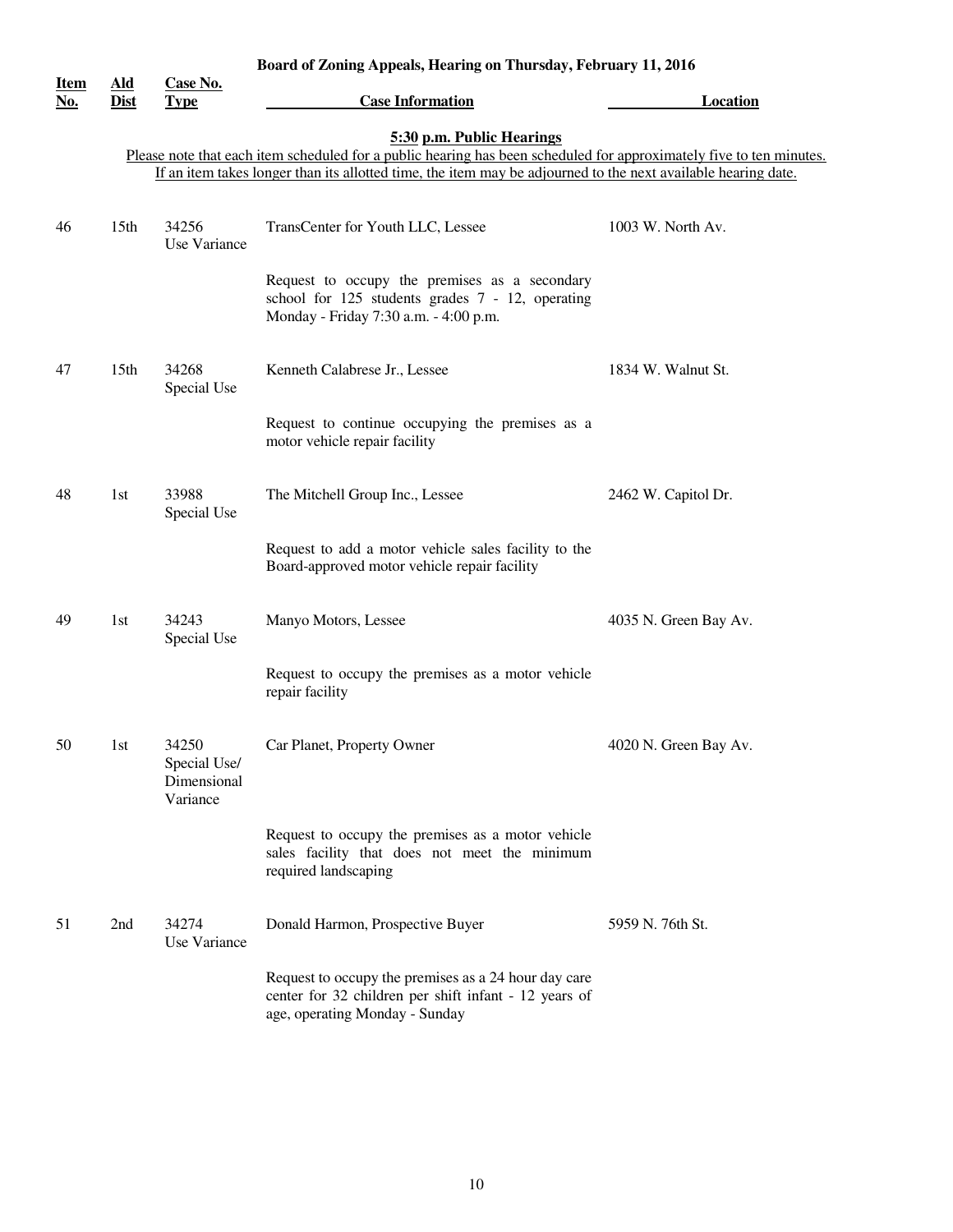|                                                                                                                                                                                                                                                                   | Board of Zoning Appeals, Hearing on Thursday, February 11, 2016<br>Case No.<br><u>Ald</u> |                       |                                                                                                                     |                         |  |
|-------------------------------------------------------------------------------------------------------------------------------------------------------------------------------------------------------------------------------------------------------------------|-------------------------------------------------------------------------------------------|-----------------------|---------------------------------------------------------------------------------------------------------------------|-------------------------|--|
| <b>Item</b><br>No.                                                                                                                                                                                                                                                | <b>Dist</b>                                                                               | <b>Type</b>           | <b>Case Information</b>                                                                                             | <b>Location</b>         |  |
|                                                                                                                                                                                                                                                                   |                                                                                           |                       | 5:30 p.m. Public Hearings (Continued)                                                                               |                         |  |
|                                                                                                                                                                                                                                                                   |                                                                                           |                       | Please note that each item scheduled for a public hearing has been scheduled for approximately five to ten minutes. |                         |  |
|                                                                                                                                                                                                                                                                   |                                                                                           |                       | If an item takes longer than its allotted time, the item may be adjourned to the next available hearing date.       |                         |  |
| 52                                                                                                                                                                                                                                                                | 4th                                                                                       | 34133<br>Use Variance | Top Shelf Apparel, Lessee                                                                                           | 1051 E. Ogden Av.       |  |
|                                                                                                                                                                                                                                                                   |                                                                                           |                       | Request to occupy the premises as an indoor<br>wholesale and distribution facility                                  |                         |  |
| 53                                                                                                                                                                                                                                                                | 4th                                                                                       | 34293<br>Use Variance | Paratech Ambulance Service Inc., Lessee                                                                             | 635 N. James Lovell St. |  |
|                                                                                                                                                                                                                                                                   |                                                                                           |                       | Request to occupy the premises as an ambulance<br>service                                                           |                         |  |
| 6:30 p.m. Public Hearings<br>Please note that each item scheduled for a public hearing has been scheduled for approximately five to ten minutes.<br>If an item takes longer than its allotted time, the item may be adjourned to the next available hearing date. |                                                                                           |                       |                                                                                                                     |                         |  |
| 54                                                                                                                                                                                                                                                                | 6th                                                                                       | 34224<br>Special Use  | Arkadijs Lindems, Lessee                                                                                            | 3915 N. Palmer St.      |  |
|                                                                                                                                                                                                                                                                   |                                                                                           |                       | Request to add an outdoor salvage operation to the<br>Board-approved motor vehicle repair facility and<br>body shop |                         |  |
| 55                                                                                                                                                                                                                                                                | 7th                                                                                       | 34043<br>Special Use  | SaintA, Inc., Lessee                                                                                                | 4610 W. Fond Du Lac Av. |  |
|                                                                                                                                                                                                                                                                   |                                                                                           |                       | Request to occupy a portion of the premises as a<br>social service facility                                         |                         |  |
| 56                                                                                                                                                                                                                                                                | 8th                                                                                       | 34223<br>Special Use  | ACIF Corp.<br>Prospective Buyer                                                                                     | 2900 W. Lincoln Av.     |  |
|                                                                                                                                                                                                                                                                   |                                                                                           |                       | Request to occupy the premises as a religious<br>assembly hall                                                      |                         |  |
| 57                                                                                                                                                                                                                                                                | 8th                                                                                       | 34171<br>Special Use  | Larry Horst, Lessee                                                                                                 | 2200 W. Mitchell St.    |  |
|                                                                                                                                                                                                                                                                   |                                                                                           |                       | Request to occupy a portion of the premises as a<br>motor vehicle repair facility                                   |                         |  |